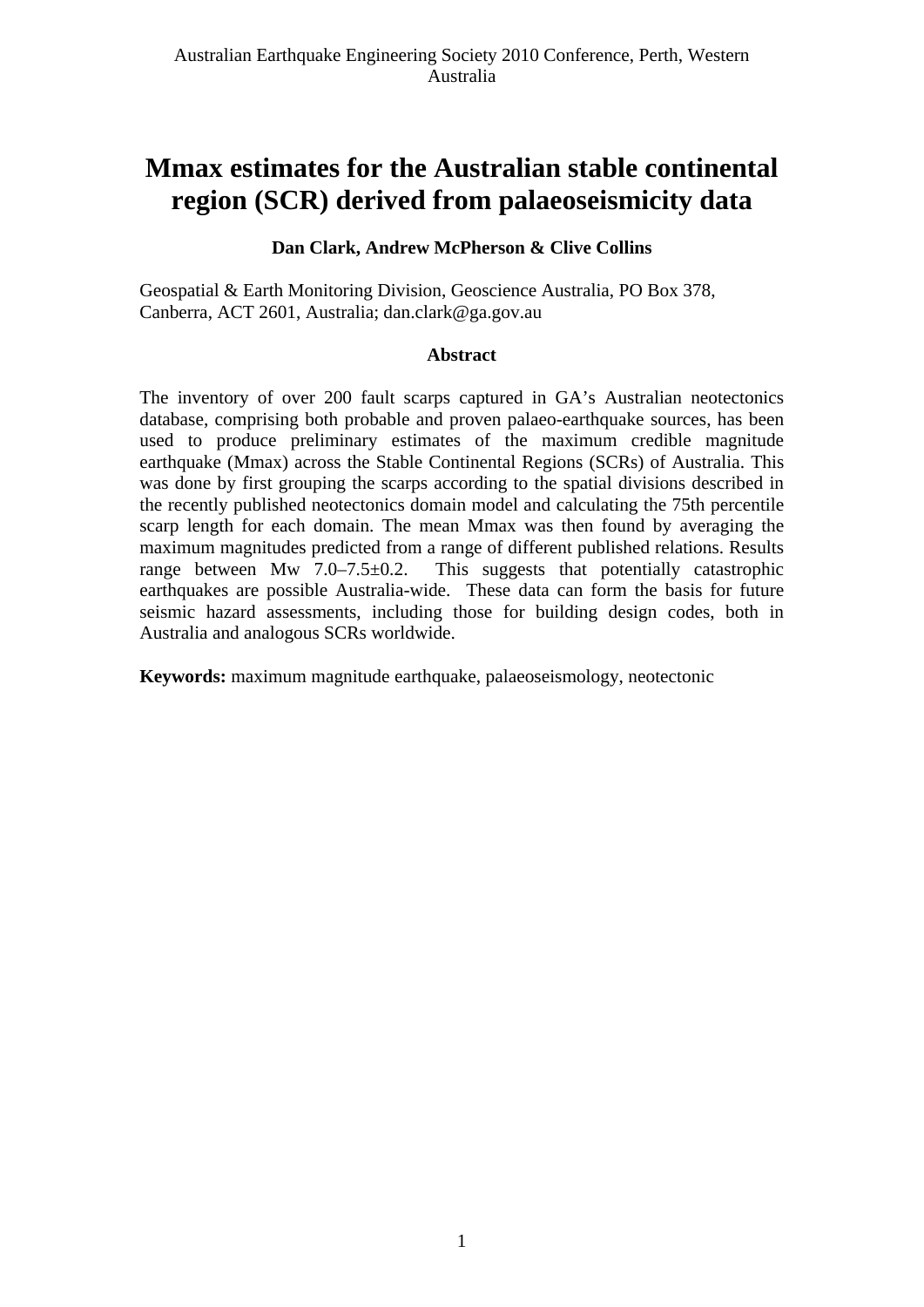### **INTRODUCTION**

Probabilistic seismic-hazard analyses (PSHAs) require an estimate of Mmax, the magnitude (M) of the largest earthquake that is thought possible within a specified area, and results are highly sensitive to the choice of Mmax (e.g. Mueller 2010). In seismically active areas such as some plate boundaries, large earthquakes occur frequently enough that Mmax might have been observed directly during historic times. In less active regions like Australia, and most of the Central and Eastern United States and adjacent Canada (CEUSAC), large earthquakes are much less frequent and generally Mmax must be estimated indirectly. Indirect-estimation methods are many, their results vary widely, and opinions differ as to which methods are valid (Wheeler 2009b, a). Consensus emerged from an expert workshop on Mmax (Wheeler 2009b) that estimates should be based upon analysis of the global catalogue of Stable Continental Region (SCR) earthquakes (e.g. Johnston *et al.* 1994). The two most favoured analysis methods, in order of preference, were the Bayesian analysis, which is extensively used in US industry PSHAs (e.g. Coppersmith 1994; Cornell 1994), and global tectonic analogues, which the USGS uses for its national hazard maps (Frankel 1995; Frankel *et al.* 1996; Wheeler & Frankel 2000). Palaeoseismology was seen as the most feasible way to acquire additional direct observations of large SCR earthquakes within a reasonable time frame. Furthermore, palaeoseismology was seen as pre-eminent amongst several methods that could be used to develop a Bayesian prior distribution as a tool for estimating maximum observed earthquake (Mobs) for a Bayesian likelihood function, and to obtain specific local geologic information.

The emphasis on applying global analogues and global catalogues to the CEUSAC stems from a small sample size of large SCR earthquakes within the CEUSAC, requiring a trade off between space and time (e.g. Coppersmith *et al.* 1987). In the 1980s and 1990s the US Electric Power Research Institute funded the most comprehensive analysis of SCR earthquakes worldwide to date, with the remit of understanding and estimating spatially varying Mmax (Johnston *et al.* 1994). This study resulted in the global definition of SCR crust, its division into domains suitable for analogue study (Kanter 1994b, a), and also in the parameterisation of SCR crust in terms of seismic source properties (Coppersmith 1994; Cornell 1994; Johnston 1994b). Unfortunately, very few paleoseismic studies had been conducted in SCR crust at the time of this research, so the global SCR catalogue relies heavily on the short instrumental record of seismicity (Johnston 1994a, b, c).

By virtue of a fortuitous combination of climatic conditions, geology and geomorphology, Australia boasts arguably the richest Quaternary faulting record of all the world's SCR crust (Crone *et al.* 1997; Clark & McCue 2003; Crone *et al.* 2003; Sandiford 2003a; Quigley *et al.* 2006; e.g. Hillis *et al.* 2008; Clark 2010; Clark *et al.* 2010a; Quigley *et al.* 2010). Herein we explore the hypothesis that Australia contains enough different geologic settings and enough samples within each setting to indicate which settings tend to have larger earthquakes. We propose a revised domain division of the Australian SCR crust (cf. Kanter 1994b) based upon geological, geophysical and neotectonics data, a simple analysis of Australian neotectonic data from which preliminary Mmax estimates are derived (cf. Cornell 1994), and a schema for pooling domains into "superdomains" that might be helpful in guiding the application of ground motion models.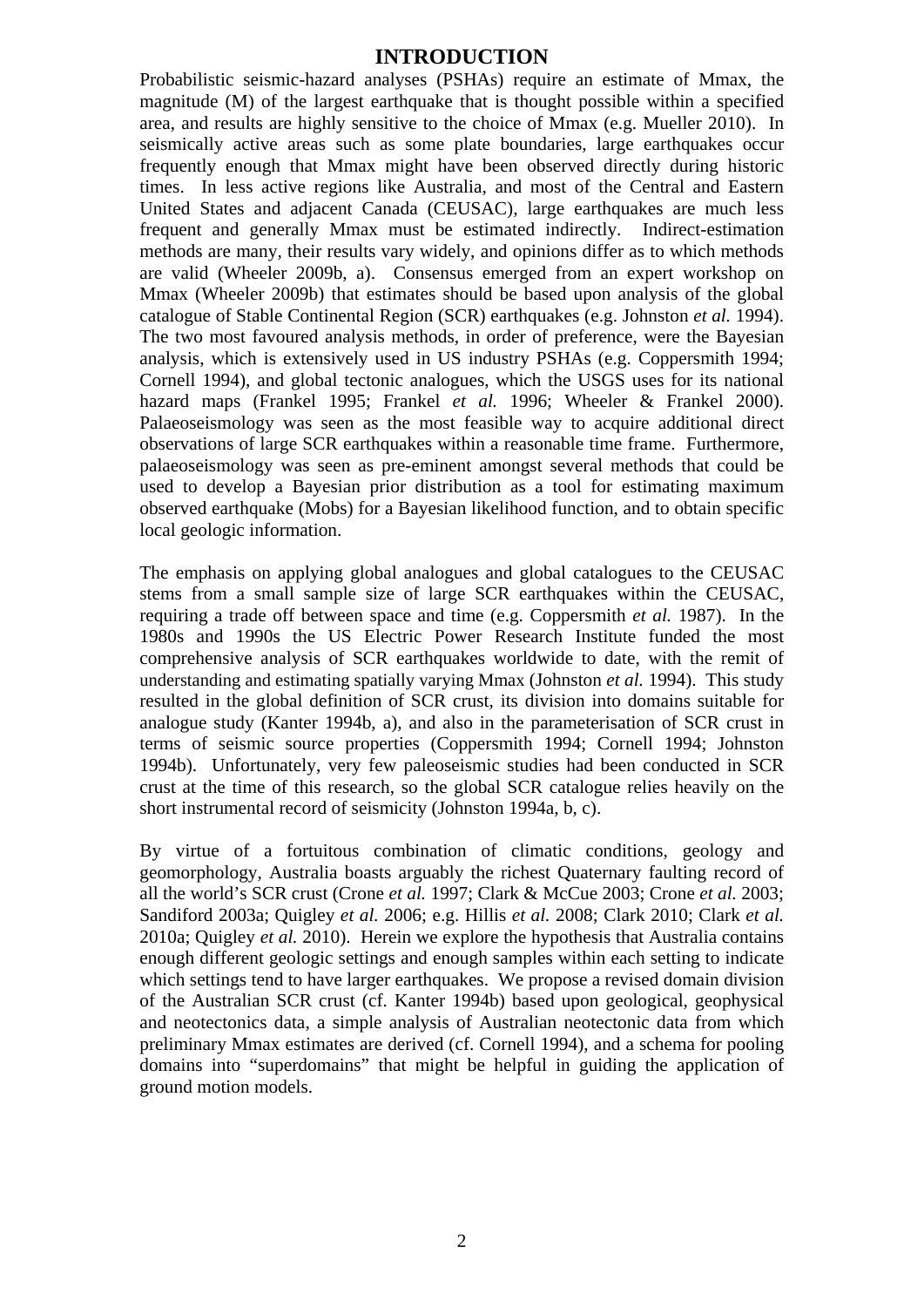# **THE NEOTECTONIC ERA AND AUSTRALIAN NEOTECTONIC FAULT DATA**

#### **The Neotectonic Era**

For the purpose of estimating Mmax, all seismogenic fault movements that have occurred under conditions imposed by the current stress regime are of interest. The time over which the current stress field has pertained is here defined as the Neotectonic Era, and a "neotectonic fault" is defined as a fault which has hosted seismogenic displacement under conditions imposed by the current Australian crustal stress regime (cf. Clark *et al.* 2010a). Structural and sedimentary evidence from southeast Australian basins suggests that the current crustal stress regime in Australia was established in the interval 10-5 Ma (Dickinson *et al.* 2001; Dickinson *et al.* 2002; Sandiford *et al.* 2004; Hillis *et al.* 2008). The catalogue is therefore comprised of deformation structures of late Miocene and younger age.

#### **Longevity of the Neotectonic record**

Quantitative estimates of land-surface erosion, based upon a combination of apatite fission track and cosmogenic radionuclide methods, indicate low, but non-zero erosion rates across Australia (Belton *et al.* 2004). Low relief regions of the western two thirds of Australia are characterised by erosion rates of 0.2-5 m/Ma (Bierman & Caffee 2002; Belton *et al.* 2004; Fujioka *et al.* 2005; Chappell 2006; Quigley *et al.* 2010), higher relief areas of eastern Australia by rates of up to 30-50 m/Ma (Weissel & Seidl 1998; Heimsath *et al.* 2000, 2001; Wilkinson *et al.* 2005; Tomkins *et al.* 2007), and those in the Flinders Ranges by rates locally up to 122 m/Ma, but averaging around 40 m/Ma (Bierman & Caffee 2002; Chappell 2006; Quigley *et al.* 2007a; Quigley *et al.* 2007b). In general, erosion rates appear to correlate primarily with regional relief, and at second order to local relief. These data imply that the direct footprint of individual seismic events (e.g. a fault scarp) might be recognisable in the landscape for hundreds of thousands of years or more in central and western Australia, but only several tens of thousands of years to a hundred thousands years in the Flinders Ranges and eastern Australia. In extreme cases, such as on the Nullarbor Plain, it has been claimed that a seismic record spanning the last 15 Ma has been preserved essentially intact (Hillis *et al.* 2008). In terms of a prior distribution of seismicity, the neotectonic catalogue therefore spans at least several tens of thousands of years.

#### **The catalogue of Neotectonic Faults – composition and completeness**

**Figure 1** (and **Appendix Table 1**) presents the more than 200 instances of potential neotectonic deformation (predominantly faults) compiled in the Australian Neotectonics Database at Geoscience Australia. The data have been collected as a result of analysis of DEMs, aerial photos, satellite imagery, geological maps and consultation with state survey geologists and a range of other earth scientists (Clark *et al.* 2010a). Verifying the features as relating to neotectonic faults is an ongoing process that remains at an early stage (e.g. Crone *et al.* 1997; Crone *et al.* 2003; Sandiford 2003b, a; Celerier *et al.* 2005; Quigley *et al.* 2006; Clark *et al.* 2007; Clark *et al.* 2008; Estrada 2009; Clark *et al.* 2010a; Clark *et al.* 2010b; Quigley *et al.* 2010). Perhaps a dozen faults, mainly from southern Australia, have been quantitatively examined to determine source parameters (e.g. timing of events, recurrence, maximum magnitude). Average slip rates may be estimated for several dozen more faults (e.g. Sandiford 2003a).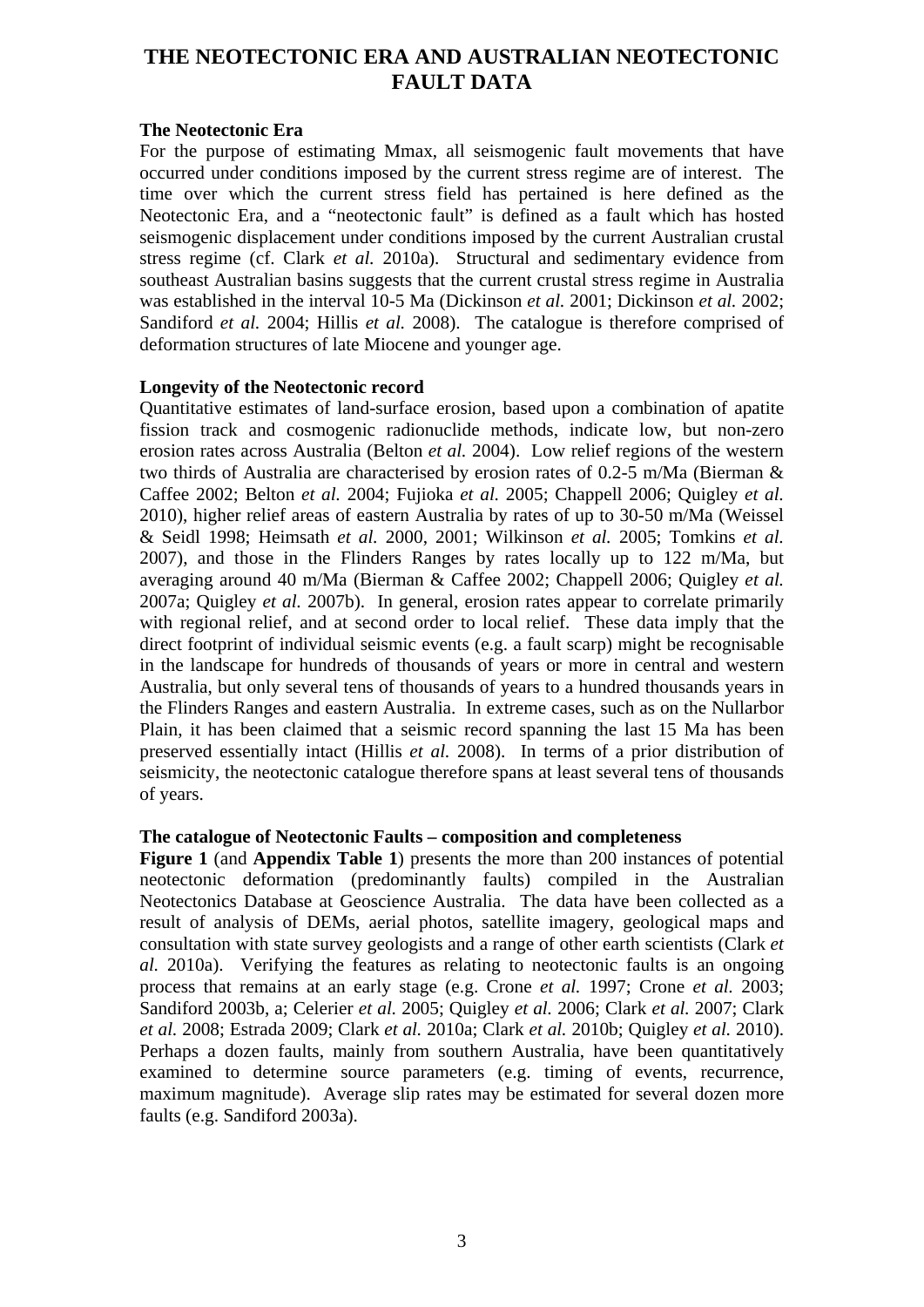

**Figure 1.** Earthquake epicentres (GA earthquake catalogue), probable and confirmed seismogenic neotectonic features (Clark *et al.* 2010a), maximum horizontal stress vectors (Hillis & Reynolds 2003) and zones of elevated seismicity (Hillis *et al.* 2008).

The catalogue is heterogeneous in terms of completeness and accuracy as sampling is biased by the extent and quality of the available datasets (e.g. DEMs, mine records, state survey records), by the extent of mobile unconsolidated sedimentary cover on the surface, the rate of landscape processes relative to the rate of tectonic processes etc. For example, the signal to noise ratio of the most aerially extensive DEM employed as a reconnaissance tool, the 3 arc second SRTM DEM (http://www2.jpl.nasa.gov/srtm/), is such that linear features only become discoverable above  $\sim$ 2-3m in relief. A significant portion of the tails of a rupture might consequently not be visible, leading to an underestimate of scarp length, with implications for the Mmax estimate derived from it. Large swathes of northern Australia have not yet been examined. The catalogue is most complete in the southwest of Western Australia (Clark 2010), where it might be expected that most surface ruptures relating to greater than  $M_w$  6.5 earthquakes having occurred in the last 100 ka are represented. The Mount Lofty Ranges in South Australia might be considered to approach this level of completeness (although surprises continue to be unearthed), and perhaps also the Nullarbor Plain. As a whole, despite being far from complete, the neotectonic record provides a longer, richer and more robust measure of the largest earthquakes in the Australian SCR crust than that presented by the historic record of seismicity.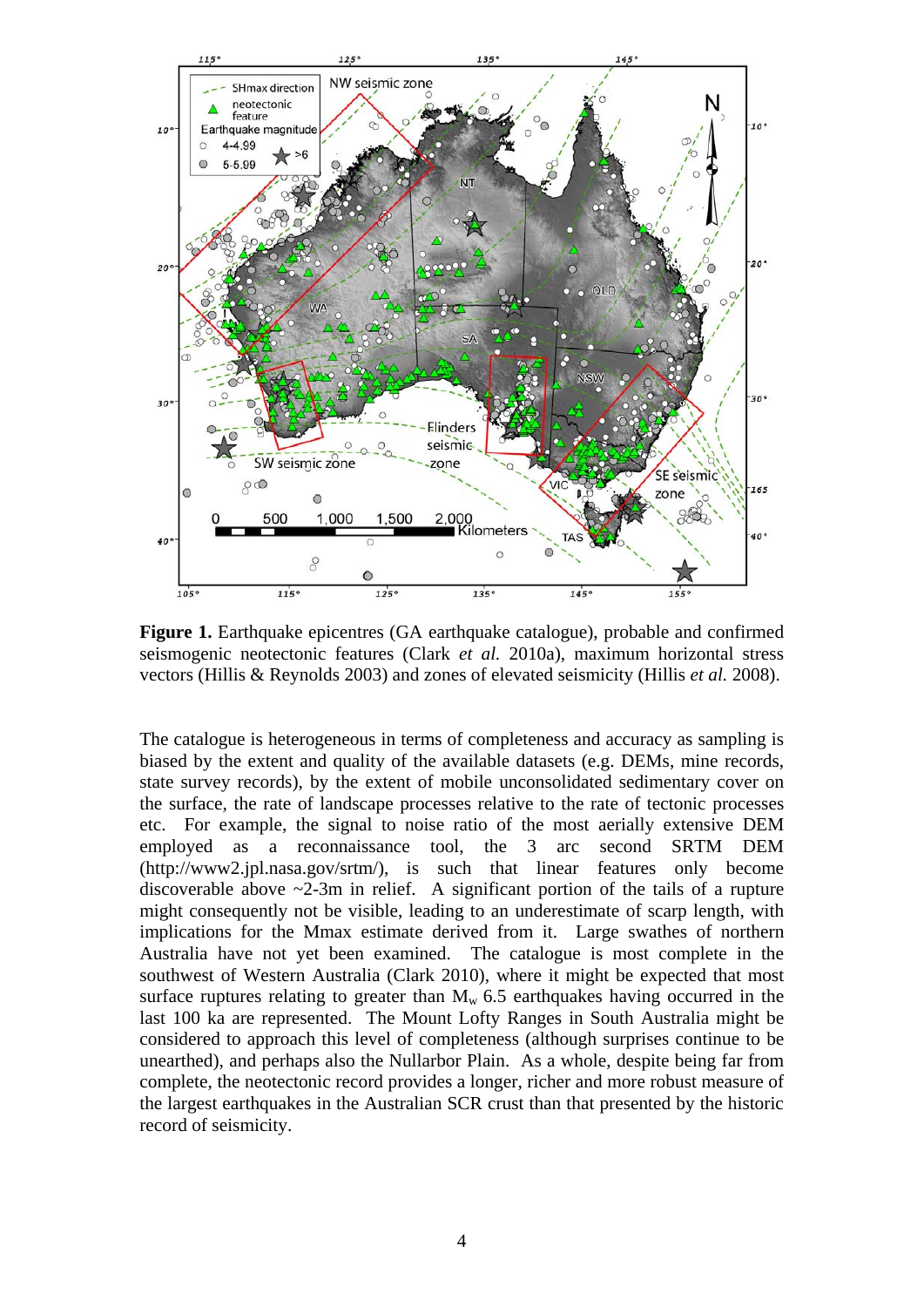# **A REVISED AUSTRALIAN SCR DOMAIN MODEL USING NEOTECTONIC DATA**

Earthquake hazard assessments for Australia, including those for the national seismic hazard maps, have typically taken the approach of assuming an Mmax value based upon adding a constant to the maximum earthquake magnitude observed continentwide or in a zone of instrumental seismicity (Gaull *et al.* 1990; Gibson 1995; McCue 1999; Brown & Gibson 2004; Hall *et al.* 2007; Somerville *et al.* 2008). Only one attempt has been made to subdivide the Australian SCR crust on the basis of the expected influence of variation in geology (and by proxy, geophysical signature) on Mmax (Johnston *et al.* 1994). Kanter (1994b) initially divided the continent on the basis of geology and geophysics and the resulting domains were then assigned values of additional variables that "might be related to seismicity" (Kanter 1994b, p. 2-8 - 2- 16). These were then combined into "superdomains" on the basis of variables that might control Mmax (Cornell, 1994). Principle amongst the variables that were thought to influence Mmax was whether the crust comprising the domain had been tectonically "extended" or not, and to a lesser degree the age of the major extension event (Coppersmith 1994; Johnston 1994b). No palaeoseismic studies had been conducted in Australia at the time of this research, so the Mmax estimates relied exclusively on the global SCR catalogue (Johnston 1994a, b, c).

The recognition that faults in different parts of the Australian continent respond in different ways to the imposed crustal stress (e.g. Clark 2006) has the potential to inform assessments of Mmax. Clark *et al.* (2010a) revisited the domains concept in light of the wealth of new neotectonic and palaeoseismic data that has accumulated in the last decade. Six source zones (domains) spanning continental Australia have been proposed based upon geological, geophysical *and* neotectonic data (**Figure 2a**). A seventh offshore source zone is defined based upon analogy with the eastern United States (Johnston *et al.* 1994; Wheeler 1996; Wheeler & Frankel 2000). In principle, each source zone contains neotectonic faults that share common recurrence and behavioural characteristics, in a similar way that source zones are defined using the historic record of seismicity. A simple visual appraisal of the variation in scarp length (which may be related to earthquake magnitude) between domains indicates the potential of this data for quantifying Mmax (**Figure 2b**).

In terms of the Johnston *et al*. (1994) schema, Domains 1, 3 & 4 are non-extended, and domains 5, 6 &7 are extended. Domain 2 is difficult to categorise as the domain is founded on a Late Proterozoic rift, which subsequently extensively inverted in the Delamerian Orogeny in the early Cambrian (Preiss 1987; Drexel *et al.* 1993). Seismic sections across the southern part of the domain indicate that the reverse faults associated with the topographic axis at the surface link into to a partly inverted eastdipping asymmetric normal faulting architecture at depth (Flottmann & Cockshell 1996). The seismic interpretation further shows that the extensional architecture only extends to a depth of  $~10$  km beneath the topographic axis of D2, beneath which exists a Cambrian Platform sequence overlying crust belonging to the Gawler Craton. A significant proportion of the recorded seismicity in the domain occurs below the 10 km depth of structured crust (Leonard 2008), similar to the circumstance in the Appalachian region of the eastern U.S (Wheeler 1995, 1996). This history is perhaps more like Domain 4 (non-cratonic) than the cratonic Domains 1 and 2. However, the intensity of neotectonic deformation in Domain 2 is arguably in part governed by the extensional architecture, suggesting similarities with extensional domains such as D5.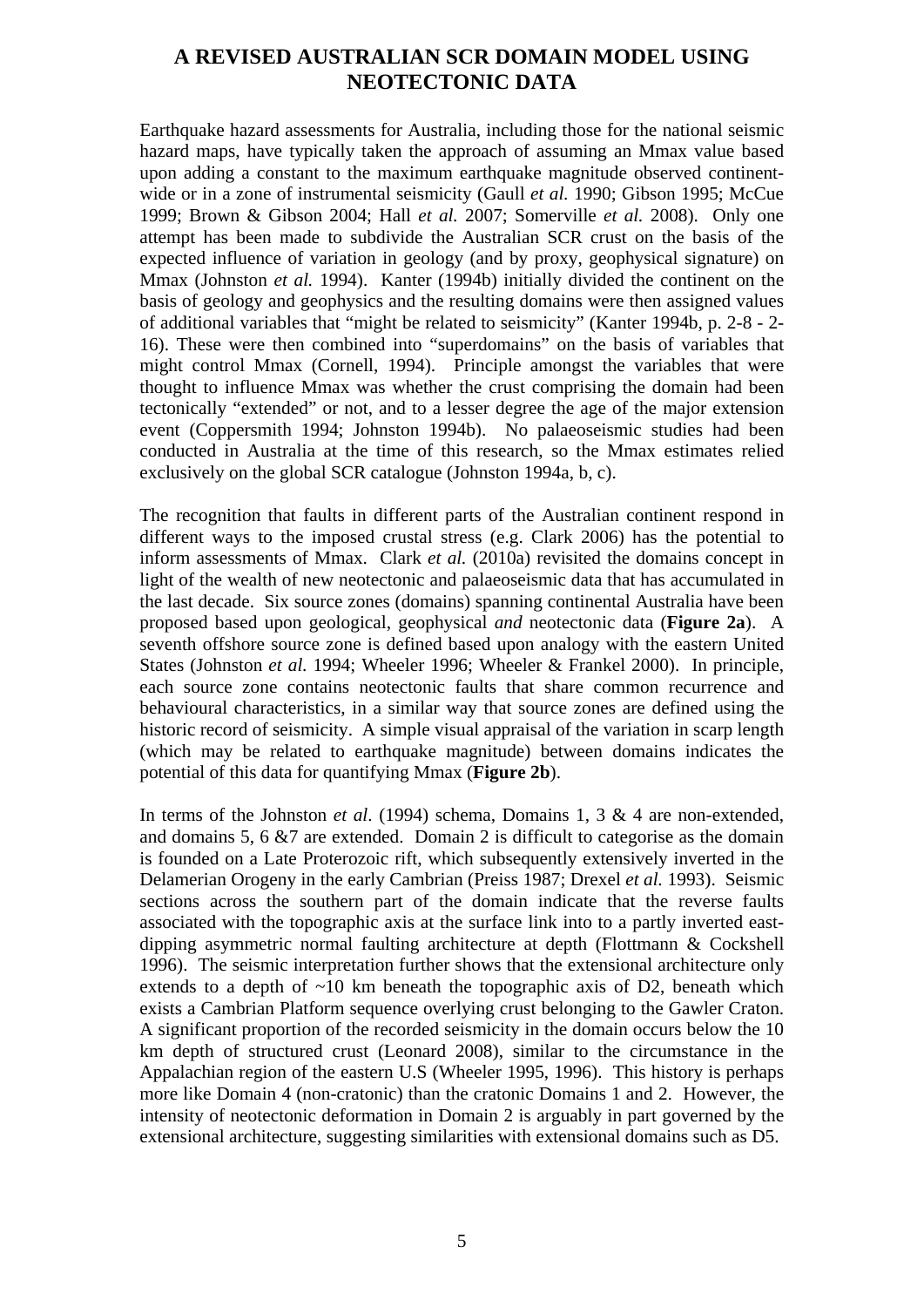

**Figure 2. (a)** Neotectonic domains (Clark 2010) with fault scarps from the Australian neotectonics database overlain, **(b)** Box and whisker plot for fault length, which is a proxy for Mmax. Boxes denote 75th and 25th percentiles, central point indicates median value, and whiskers define 90th and 10th percentiles. D1 - Archaean Craton and non-reactivated Palaeo-Proterozoic; D2 – Sprigg Orogeny; D3 - Reactivated Proterozoic; D4 - Eastern Australian Phanerozoic; D5 - SE Australian Rifted Crust; D6 - Extended Continental Crust; D7 – extended passive margin crust.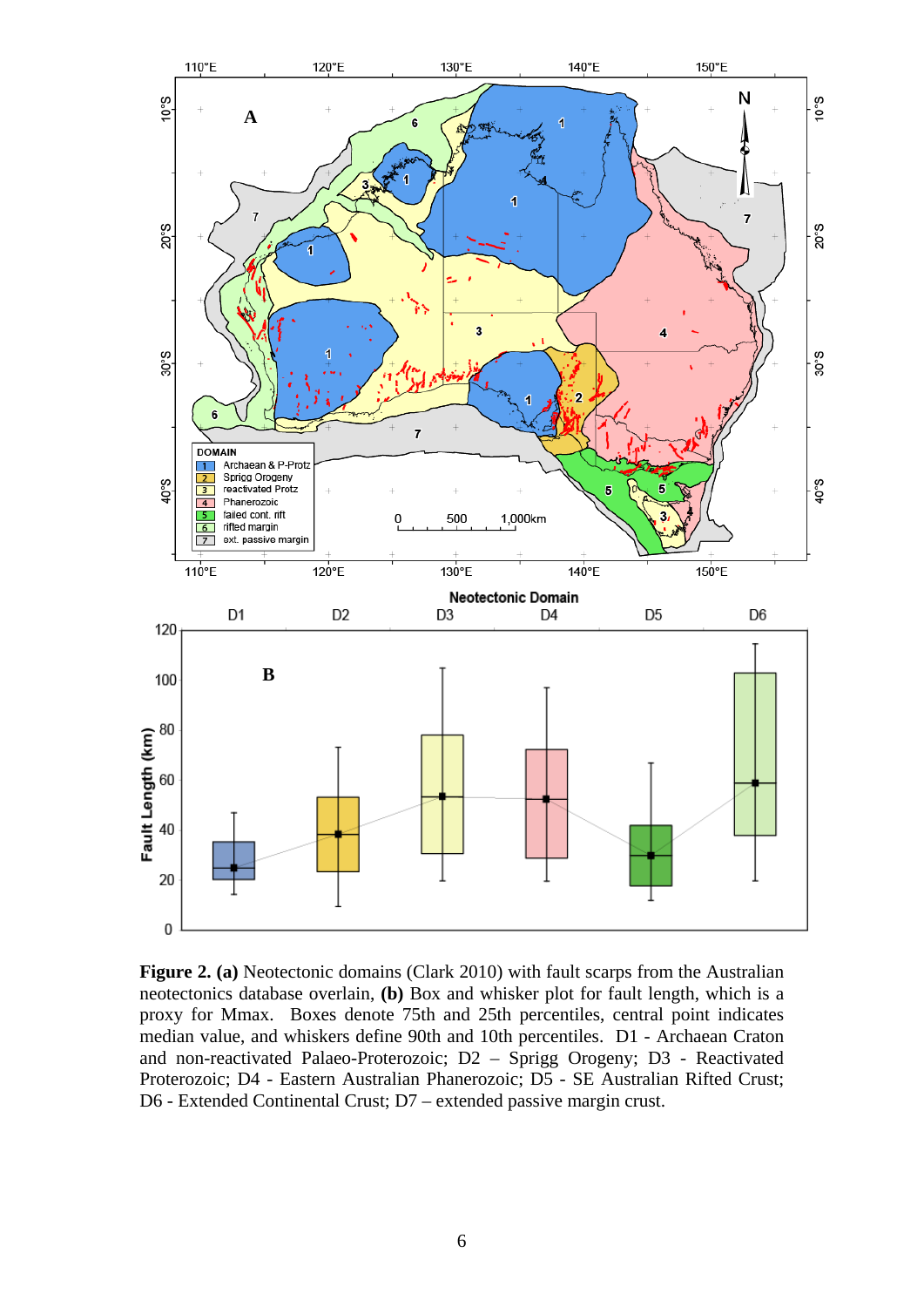# **A SIMPLE DERIVATION OF MMAX FOR AUSTRALIAN SCR CRUST**

Analysis of fault data from the neotectonics database allows for a preliminary Mmax to be assigned to each neotectonic domain. Where an active fault has been studied paleoseismically, its scarp length and single-earthquake displacements can provide two independent estimates of Mmax for the fault. However, because single event displacements are not known for the majority of features in the neotectonics database, Mmax was necessarily derived from scarp length assuming entire scarp-length rupture, and by averaging the maximum magnitudes predicted from a range of different published earthquake scaling relations (e.g. Somerville *et al.* 1999; Somerville 2001; Somerville *et al.* 2009; Leonard 2010) (**Table 1**, see also **Appendix Table 1 (Tab 2) for list of relations**). As a conservative measure, we have chosen to base calculations of Mmax on the 75th percentile fault length aggregated from all faults within a domain. We contend that this will to some degree account for missed scarp segmentation, and scarp growth as the result of multiple events, by excluding extremely long outliers.

The results, ranging from Mw  $7.0-7.5\pm0.2$ , appear to be reasonable where palaeoseismological data is available to provide validation. For example, it has been estimated that the Cadell Fault in D4 has hosted events of magnitude Mw 7.3 (Clark et al. 2007), while the Lort River and Dumbleyung faults in D1 have hosted events of magnitude Mw 6.9 and Mw 7.0 respectively (Estrada 2009). Somerville et al. (2008) derive Mmax estimates of between Mw 7.3 – 7.5 from palaeoseismic data reported by Quigley et al. (2006) from several D2 faults. The upper boundary of this range is larger than our estimate for D2, again highlighting the conservative nature of calculations based upon remotely determined scarp length. Based upon analogy with the eastern United States, an Mmax of Mw 7.5 may be assigned to D7 (Wheeler & Frankel 2000).

The relatively large area of high-resolution DEM data available in the southwest corner of the Yilgarn Craton segment of D1 (Clark 2010) allows for a more rigorous estimate of Mmax to be calculated than that discussed above (cf. Cornell 1994; Leonard & Clark 2010). It was estimated that most earthquakes above M6.5 that have occurred in the last  $\sim$ 100 ka in the region were captured in the DEM data analysis, and from these a synthetic seismicity catalogue was constructed (Leonard & Clark 2006; Leonard & Clark 2010) comprising 65 events. The data has typical truncated Guttenberg-Richter recurrence characteristics with a slope (b) of 0.9-1.0 between magnitude 6.5 and 6.9, and a rapid roll off in recurrence above M6.9 towards an asymptote of  $M7.2\pm0.1$ , which is considered to be the Mmax. This compares with the value of M7.0±0.2 derived from the 75th quartile of all data in D1. There is great scope to conduct similar analyses in other parts of Australia as aerially extensive high resolution DEM datasets become available.

| Domain | Desc.                    | n  | <b>Fault Length (km)</b><br>[75th percentile value]<br>50 degree dip; 15 km depth | <b>Mean Mmax</b><br>(SCR only) | <b>SD</b> |
|--------|--------------------------|----|-----------------------------------------------------------------------------------|--------------------------------|-----------|
|        | Archaean & P-Proterozoic | 64 | 35.4                                                                              | 7.0                            | 0.2       |
| 2      | Sprigg Orogeny           | 40 | 53.25                                                                             | 7.2                            | 0.1       |
| 3      | Proterozoic Mobile Belt  | 50 | 78.15                                                                             | 7.4                            | 0.1       |
| 4      | Phanerozoic terrances    | 38 | 72.38                                                                             | 7.3                            | 0.1       |
| 5      | Failed continental rift  | 21 | 42                                                                                | 7.1                            | 0.2       |
| 6      | Inverting passive margin | 17 | 103                                                                               | 7.5                            | 0.1       |

**Table 1:** Average Mmax estimates for the six onshore neotectonic domains based on *n* fault scarps in each domain.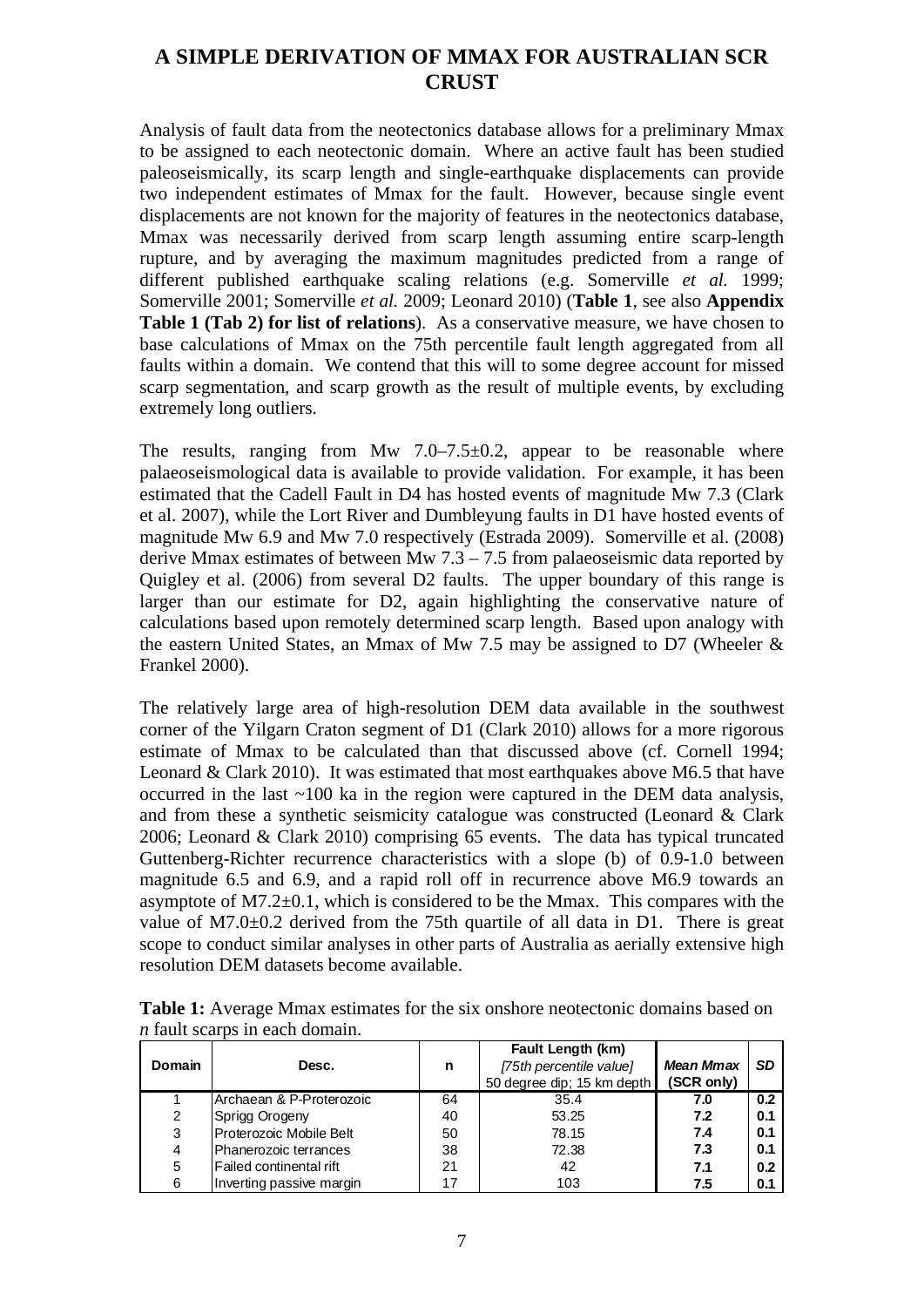# **IMPLICATIONS FOR SEISMIC HAZARD AND STABLE CONTINENTAL REGION (SCR) ANALOGUE STUDIES**

While remaining incomplete over much of Australia, the neotectonic catalogue spans a timeframe that is likely to include a near-to maximum magnitude earthquake in most regions (cf. Crone *et al.* 2003). Consequently, our results represent a significant advance over Mmax estimates based upon adding an arbitrary constant to the maximum observed earthquake (Mobs + c) for a region of interest (e.g. Gaull *et al.* 1990; Brown & Gibson 2004), or using a perceived global analogue (cf. Wheeler 2009b, a). The major tenet of the Johnston *et al.* (1994) model, that extended crust is more seismically active than non-extended crust, appears to hold true for the Australian neotectonic record (compare D2, D5 & D6 with D1, D3 and D4) (c.f. Shulte & Mooney 2005). However, the Johnston *et al*. (1994) schema does not appear to predict variation in Mmax.

### **Application to hazard studies**

The domains model described herein might be used to guide where ground motion models of various derivations might be applied. Ground motion models used in seismic hazard assessment for Australia (e.g. Somerville *et al*. (2009)) recognise a distinction between cratonic and non-cratonic crust. This divide roughly follows the Tasman Line (Glen 2005) (**Figure 2**), creating western (cratonic) and eastern (noncratonic) domains. The former domain is thought to exhibit ground motion and seismic attenuation roughly similar to eastern North America (e.g. Somerville 2001) and the latter similar to western North America (e.g. Somerville *et al.* 1999). The neotectonic domain model might be geographically simplified to guide application of this class of ground motion models, as defined in **Table 2**. Note that the extra category of "Extended" has been added to recognise the variation in crustal properties that might be expected in this class of SCR crust. A ground motion model such as that presented in Toro *et al.* (1997) might be appropriate for this crustal grouping. If one tentatively assigns D2 to the "extended" category, one issue remains to complicate this grouping; the western side of Tasmania is assigned to Domain 3 (cratonic).

Western Tasmania has been tentatively placed within this domain based upon the widespread exposure of Neoproterozoic rocks, metamorphism and deformation fabrics (e.g. Berry *et al.* 2008), and its pre-Delamerian Orogeny correlation with crust west of the Tasman Line (Glen 2005). Despite a long Palaeozoic deformation history, and the proposal that analogous Proterozoic basement floors the Selwyn Block in the Lachlan Fold belt to the north (Cayley *et al.* 2002), we maintain that the character of the scarps is more akin to those in Domain 3, cf. Domain 4. Furthermore, there is little record of the rifting history that might align it with Domain 2, nor the strong organisation of scarps.

**Table 2:** Grouping of Domains as a guide to the application of ground motion models.

|          | Archean and<br>Palaeo- | Reactivated<br>Proterozoic | Phanerozoic | Mesozoic<br>Extended |
|----------|------------------------|----------------------------|-------------|----------------------|
|          | Proteroz               |                            |             |                      |
| Western  |                        |                            |             |                      |
| Eastern  |                        |                            |             |                      |
| Extended |                        | $2^{\eta}$                 |             | 5,6,                 |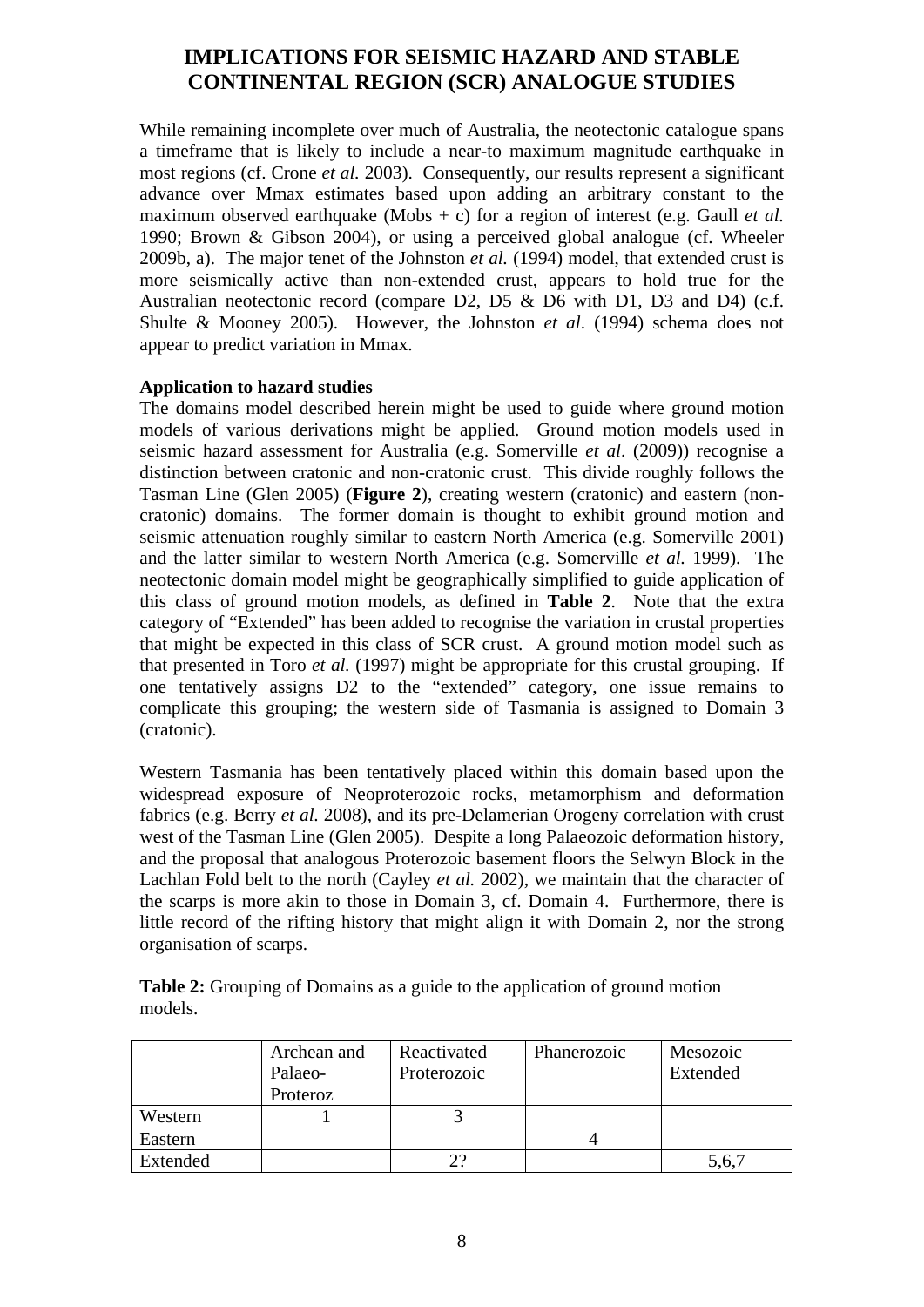#### **Global analogues**

A fundamental implication of the results presented herein is that SCR fault characters are not universal in their applicability in analogue studies. Careful choice of subject faults within analogous crust of similar stress field character is required to extrapolate meaningfully to incompletely characterised areas (Clark *et al.* 2010a). Below, we briefly discuss some analogous crust from the North American SCR as a detailed example of the power of the domains approach.

The Archaean and Palaeoproterozoic core of the North American continent (including the Superior, Wyoming, Hearne, Rae, Nain and Slave Provinces and interstitial Proterozoic orogenic belts) (Hoffman 1989) can be considered analogous in terms of crustal properties to D1. This core is fringed on the southern and eastern sides by reactivated Proterozoic mobile belts and orogenic crust analogous to D3 (e.g. the Yavapai-Mazatzal Province and Grenville Belt) (Davis & Bump 2009). Further to the southeast Palaeozoic foldbelts similar to those in D4 extend to the coastal plain east of the Appalachian Orogenic Belt (Wheeler & Frankel 2000). The Appalachians themselves share some characters with D2, but fall far short in terms of activity level. Mesozoic aulacogens extending through the Palaeozoic and into the Precambrian shield (e.g. the Reelfoot Rift, the Southern Oklahoma aulacogen, the Ottawa Rift, the Saguenay Graben) can be considered similar to D5. The main orientation of the aulacogen with respect to the prevailing stress field might be used to further refine the expectation of analogous crustal response. For instance, the small angle between the major structures of the Reelfoot Rift and the maximum horizontal compressive stress (SHMax) is similar to the relationship expressed in the Gippsland Basin. The Reelfoot Fault (Van Arsdale *et al*. 1998) and faults such as the Haunted Hill Fault or Morwell Faults are well suited for analogue studies.

The Mesozoic rifted passive margin of the eastern United States, containing the Charleston source zone (Johnston 1996; Wheeler & Frankel 2000; Talwani & Schaeffer 2001), might be considered analogous with parts of D6 (and perhaps the Sorell Basin in D5), or perhaps D7. However, in contrast to our observations, Wheeler (1995) noted that Palaeozoic (Iapetan) passive margin crust to the west of and beneath Appalachian orogenic crust appears to be more active than Mesozoic rifted margin to the east, at least in terms of the historic seismic record.

### **CONCLUSIONS**

We present the first maximum credible earthquake magnitude (Mmax) estimates for all Australian SCR crust based upon a neotectonic catalogue of palaeo-earthquakes. Mmax is reported for each of six onshore neotectonic domains based upon the  $75<sup>th</sup>$ percentile scarp length within that domain. Results range between Mw 7.0–7.5±0.2. While this approach is justified in that it removes extreme values relating to multiple event scarps, which cannot yet be discriminated within the data, it is inherently conservative. Consequently, in many cases our data represent an underestimate of 0.1-0.2 magnitude units relative to calculations based upon rare palaeoseismic data. Nonetheless, our findings have the potential to significantly reduce uncertainty in probabilistic seismic hazard assessments that rely upon assigning an Mmax. These data can form the basis for future seismic hazard assessments, including those for building design codes, both in Australia and analogous SCRs worldwide. As the completeness of the neotectonic catalogue improves with time, analysis of the type conducted by Leonard & Clark (2006; 2010) will lead to an improvement upon the results presented in this paper.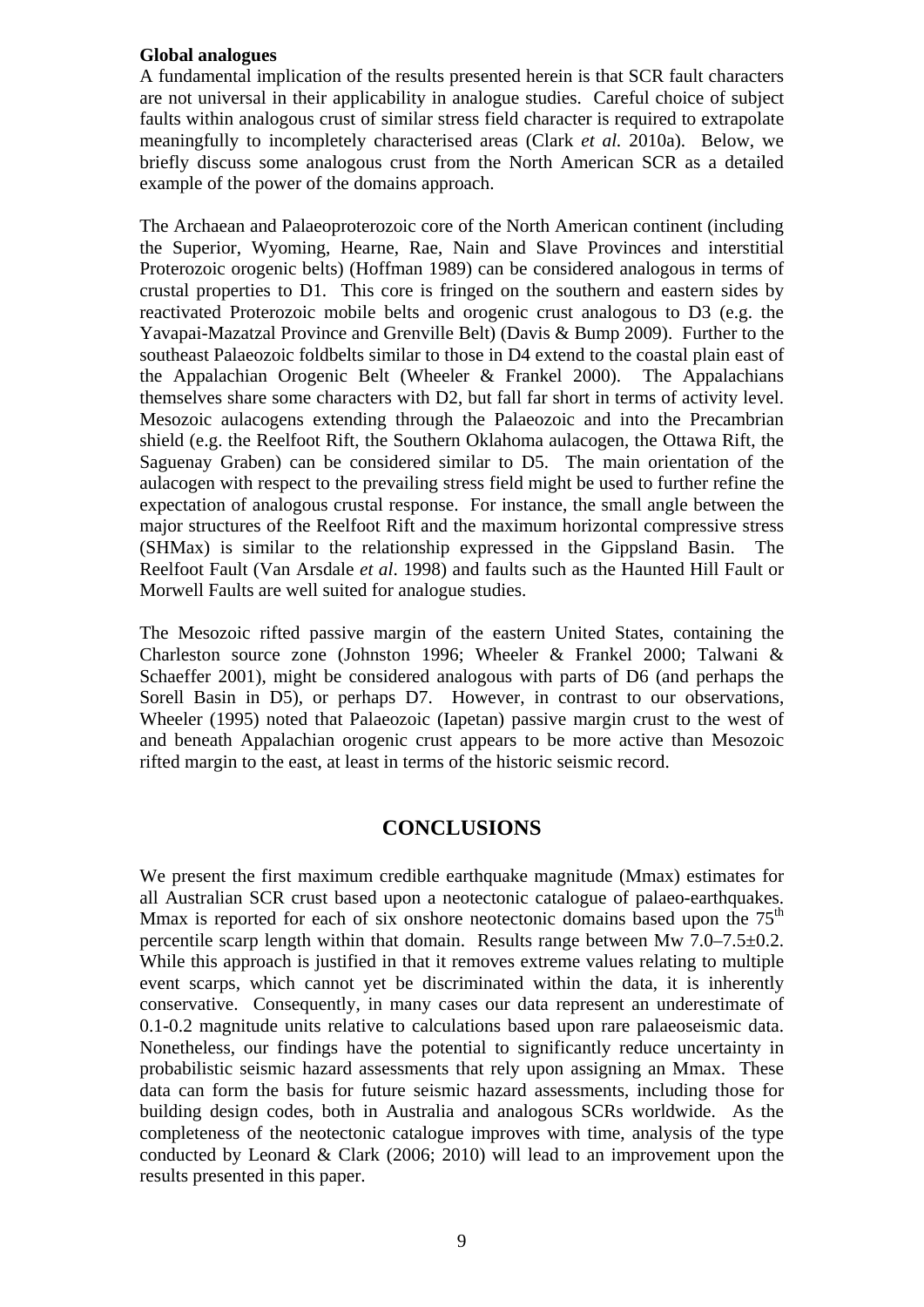### **ACKNOWLEDGEMENTS**

Paul Somerville and Tish Tuttle are warmly thanked for comments and discussion that have been seminal in refining this research. James Hengesh made comments that improved the text. An anonymous reviewer is also thanked for their constructive comments. The authors publish with the permission of the CEO of Geoscience Australia.

### **REFERENCES**

- BELTON D. X., BROWN R. W., KOHN B. P., FINK D. & FARLEY K. A. 2004. Quantitative resolution of the debate over antiquity of the central Australian landscape: implications for the tectonic and geomorphic stability of cratonic interiors. *Earth and Planetary Science Letters* **219**, 21-34.
- BERRY R. F., STEELE D. A. & MEFFRE S. J. M. 2008. Proterozoic metamorphism in Tasmania: Implications for tectonic reconstructions. *Precambrian Research* **166**, 387-396.
- BIERMAN P. R. & CAFFEE M. 2002. Cosmogenic exposure and erosion history of Australian bedrock landforms. *GSA Bulletin* **114**, 787-803.
- BROWN A. V. & GIBSON G. 2004. A multi-tiered earthquake hazard model for Australia. *Tectonophysics* **390**, 25-43.
- CAYLEY R. A., TAYLOR D. H., VANDENBERG A. H. M. & MOORE D. H. 2002. Proterozoic – Early Palaeozoic rocks and the Tyennan Orogeny in central Victoria: the Selwyn Block and its tectonic implications *Australian Journal of Earth Sciences* **49**, 225-254.
- CELERIER J., SANDIFORD M., HANSEN D. L. & QUIGLEY M. 2005. Modes of active intraplate deformation, Flinders Ranges, Australia. *Tectonics* **24**, doi:10.029/2004&C001679.
- CHAPPELL J. 2006. Australian landscape processes measured with cosmogenic nuclides. *In:* Pillans B. ed. *Regolith Geochronology and Landscape Evolution*, pp. 19-26. CRC LEME, Perth.
- CLARK D. 2006. Neotectonics-based intraplate seismicity models and seismic hazard. Paper presented at Australian Earthquake Engineering Society Meeting, Albury, NSW (unpubl.).
- CLARK D. 2010. Identification of Quaternary scarps in southwest and central west Western Australia using DEM-based hill shading: application to seismic hazard assessment and neotectonics. *International Journal of Remote Sensing* **in press**.
- CLARK D., DENTITH M., WYRWOLL K. H., YANCHOU L., DENT V. & FEATHERSTONE C. 2008. The Hyden fault scarp, Western Australia: paleoseismic evidence for repeated Quaternary displacement in an intracratonic setting. *Australian Journal of Earth Sciences* **55**, 379-395.
- CLARK D. & MCCUE K. 2003. Australian Palaeoseismology: towards a better basis for seismic hazard estimation. *Annals of Geophysics* **46**, 1087-1105.
- CLARK D., MCPHERSON A. & COLLINS C. D. N. 2010a. Australia's seismogenic neotectonic record: a case for heterogeneous intraplate deformation. *Geoscience Australia Record* **2010/??**, 138pp.
- CLARK D., VAN DISSEN R., CUPPER M., COLLINS C. & PRENDERGAST A. 2007. Temporal clustering of surface ruptures on stable continental region faults: a case study from the Cadell Fault scarp, south eastern Australia. Paper presented at Australian Earthquake Engineering Society Conference, Wollongong (unpubl.).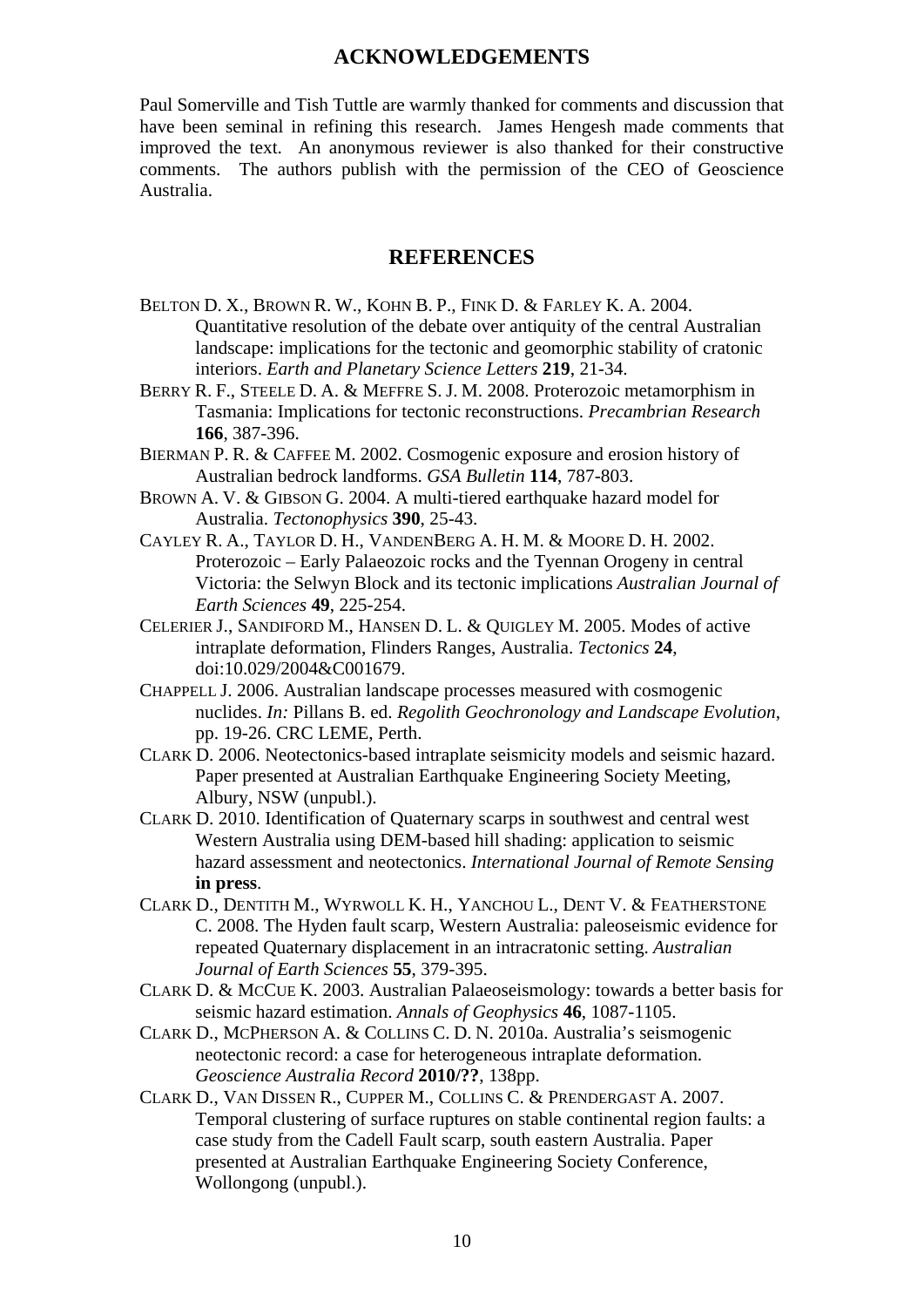- CLARK D. J., CUPPER M., SANDIFORD M. & KIERNAN K. 2010b. Style and timing of late Quaternary faulting on the Lake Edgar Fault, southwest Tasmania, Australia: implications for hazard assessment in intracratonic areas. *Geological Society of America Special Publication "Palaeoseismology"* **in press**.
- COPPERSMITH K. J. 1994. Conclusions regarding maximum earthquake assessment. *In:* Johnston A. C., Coppersmith K. J., Kanter L. R. & Cornell C. A. eds. *The earthquakes of stable continental regions-v. 1, assessment of large earthquake potential*, pp. 6-1 - 6-24. Electric Power Research Institute, Palo Alto, California.
- COPPERSMITH K. J., JOHNSTON A. C., METZGER A. G. & ARABASZ W. J. 1987. Methods for assessing maximum earthquakes in the Central and Eastern United States. *Electric Power Research Institute, working report EPRI RP2556-12*, 312 p.
- CORNELL C. A. 1994. Statistical analysis of maximum magnitudes. *In:* Johnston A. C., Coppersmith K. J., Kanter L. R. & Cornell C. A. eds. *The earthquakes of stable continental regions-v. 1, assessment of large earthquake potential*, pp. 5-1-5-27. Electric Power Research Institute, Palo Alto, California.
- CRONE A. J., DE MARTINI P. M., MACHETTE M. N., OKUMURA K. & PRESCOTT J. R. 2003. Paleoseismicity of Two Historically Quiescent Faults in Australia: Implications for Fault Behavior in Stable Continental Regions. *Bulletin of the Seismological Society of America* **93**, 1913-1934.
- CRONE A. J., MACHETTE M. N. & BOWMAN J. R. 1997. Episodic nature of earthquake activity in stable continental regions revealed by palaeoseismicity studies of Australian and North American Quaternary faults. *Australian Journal of Earth Sciences* **44**, 203-214.
- DICKINSON J. A., WALLACE M. W., HOLDGATE G. R., DANIELS J., GALLAGHER S. J. & THOMAS L. 2001. Neogene tectonics in SE Australia: implications for petroleum systems. *The APPEA Journal* **41**, 37–52.
- DICKINSON J. A., WALLACE M. W., HOLDGATE G. R., GALLAGHER S. J. & THOMAS L. 2002. Origin and timing of the Miocene-Pliocene unconformity in southeast Australia. *Journal of Sedimentary Research* **72**, 288-303.
- DREXEL J. F., PREISS W. V. & PARKER A. J. 1993. The geology of South Australia. Vol. 1, The Precambrian. *South Australia. Geological Survey Bulletin* **54**, 249p.
- ESTRADA B. 2009. Neotectonic and palaeoseismological studies in the southwest of Western Australia. The University of Western Australia, Perth (unpubl.).
- FLOTTMANN T. & COCKSHELL C. D. 1996. Palaeozoic basins of southern South Australia: New insights into their structural history from regional seismic data. *Australian Journal of Earth Sciences* **43**, 45-55.
- FRANKEL A. 1995. Mapping seismic hazard in the central and eastern Unites States. *Seismology Research Letters* **66**, 8-21.
- FRANKEL A., MUELLER C., BARNHARD T., PERKINS D., LEYENDECKER E. V., DICKMAN N., HANSON S. & HOPPER M. 1996. National Seismic Hazard Maps, June 1996 Documentation. *U.S. geological Survey Open File Report 96532*.
- FUJIOKA T., CHAPPELL J., HONDA M., YATSEVICH I., FIFIELD K. & FABEL D. 2005. Global cooling initiated stony deserts in central Australia 2–4 Ma, dated by cosmogenic 21Ne-10Be. *Geology* **33**, 993-996.
- GAULL B. A., MICHAEL-LEIBA M. O. & RYNN J. M. W. 1990. Probabilistic earthquake risk maps of Australia. *Australian Journal of Earth Sciences* **37**, 169-187.
- GIBSON G. 1995. Earthquake hazard in Australia. *In:* Heinrichs P. & Fell R. eds. *Acceptable Risks for Major Infrastructure*, pp. 135- 144. A.A. Balkema, Sydney, NSW.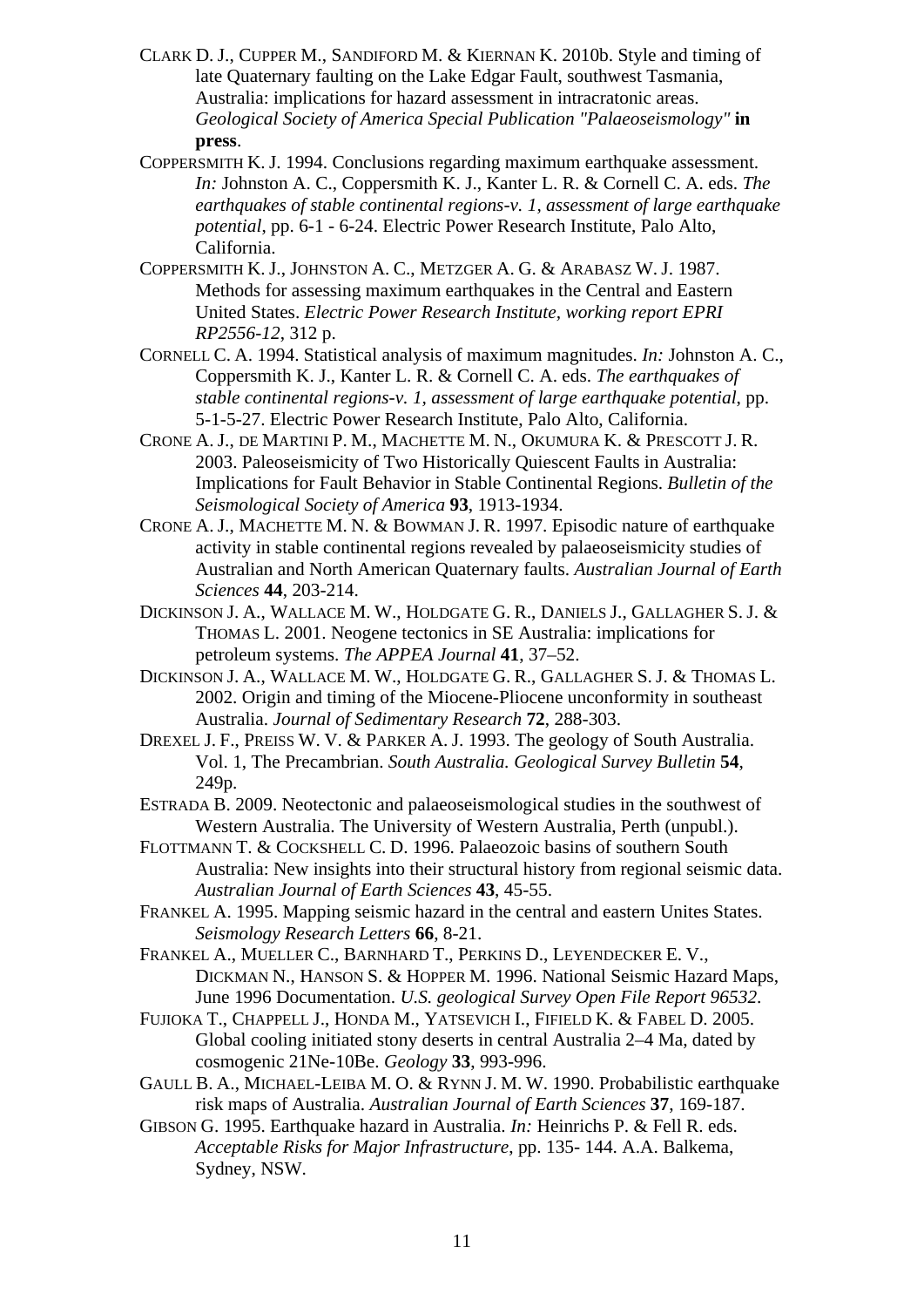- GLEN R. A. 2005. The Tasmanides of Eastern Australia. *In:* Vaughan A. P. M., Leat P. T. & Pankhurst R. J. eds. *Terrane Processes at the Margins of Gondwana*, pp. 23-96. **GSL Special Publications** The Geological Society of London.
- HALL L., DIMER F. & SOMERVILLE P. 2007. A Spatially Distributed Earthquake Source Model for Australia. Paper presented at 2007 Annual Meeting of the Australian Earthquake Engineering Society(unpubl.).
- HEIMSATH A. M., CHAPPELL J., DIETRICH W. E., NISHIIZUMI K. & FINKEL R. C. 2000. Soil production on a retreating escarpment in southeastern Australia. *Geology* **28**, 787-790.
- HEIMSATH A. M., CHAPPELL J., DIETRICH W. E., NISHIIZUMI K. & FINKEL R. C. 2001. Late Quaternary erosion in southeastern Australia: a field example using cosmogenic isotopes. *Quaternary International* **83-85**, 169-185.
- HILLIS R. & REYNOLDS S. 2003. In situ stress field of Australia. *In:* Hillis R. R. & Muller D. eds. *Evolution and dynamics of the Australian Plate* pp. 101-113. Geological Society of Australia Special Publication **22**.
- HILLIS R. R., SANDIFORD M., REYNOLDS S. D. & QUIGLEY M. C. 2008. Present-day stresses, seismicity and Neogene-to-Recent tectonics of Australia's 'passive' margins: intraplate deformation controlled by plate boundary forces. *In:* Johnson H., Dore´ A. G., Gatliff R. W., Holdsworth R., Lundin E. R. & Ritchie J. D. eds. *The Nature and Origin of Compression in Passive Margins*, pp. 71-90. **306** Geological Society, London, Special Publications.
- JOHNSTON A. C. 1994a. Appendix C-summary tables, SCR seismicity database. *In:* Johnston A. C., Coppersmith K. J., Kanter L. R. & Cornell C. A. eds. *The earthquakes of stable continental regions-v. 2*, pp. C-1-C-46. Electric Power Research Institute, Palo Alto, California.
- JOHNSTON A. C. 1994b. Seismotectonic interpretations and conclusions from the stable continental region seismicity database. *In:* Johnston A. C., Coppersmith K. J., Kanter L. R. & Cornell C. A. eds. *The earthquakes of stable continental regions-v. 1, Assessment of large earthquake potential*, pp. 4-1-4-103. Electric Power Research Institute, Palo Alto, California.
- JOHNSTON A. C. 1994c. The stable continental region database. *In:* Johnston A. C., Coppersmith K. J., Kanter L. R. & Cornell C. A. eds. *The earthquakes of stable continental regions-v. 1, Assessment of large-earthquake potential*, pp. 3-1-3-80. Electric Power Research Institute, Palo Alto, California.
- JOHNSTON A. C., COPPERSMITH K. J., KANTER L. R. & CORNELL C. A. 1994. The earthquakes of stable continental regions. *Electric Power Research Institute Report.* **TR102261V1**.
- KANTER L. R. 1994a. Appendix B-tectonic domain data sheets. *In:* Johnston A. C., Coppersmith K. J., Kanter L. R. & Cornell C. A. eds. *The earthquakes of stable continental regions, v. 2*, pp. B-1-B-196. Electric Power Research Institute, Palo Alto, California.
- KANTER L. R. 1994b. Tectonic interpretation of stable continental crust. *In:* Johnston A. C., Coppersmith K. J., Kanter L. R. & Cornell C. A. eds. *The earthquakes of stable continental regions-v. 1, Assessment of large earthquake potential*, pp. 2-1-2-98. Electric Power Research Institute, Palo Alto, California.
- LEONARD M. 2008. One hundred years of earthquake recording in Australia. *Bulletin of the Seismological Society of America* **98**, 1458-1470.
- LEONARD M. 2010. Earthquake Fault Scaling: Relating Rupture Length, Width, Average Displacement, and Moment Release. *Bulletin of the Seismological Society of America* **100**, 1971-1988.
- LEONARD M. & CLARK D. 2006. Reconciling neotectonic and seismic recurrence rates in SW WA. *In: Earthquake Engineering in Australia, 24 – 26 November 2006*, p. paper 19. Australian Earthquake Engineering Society, Canberra, ACT.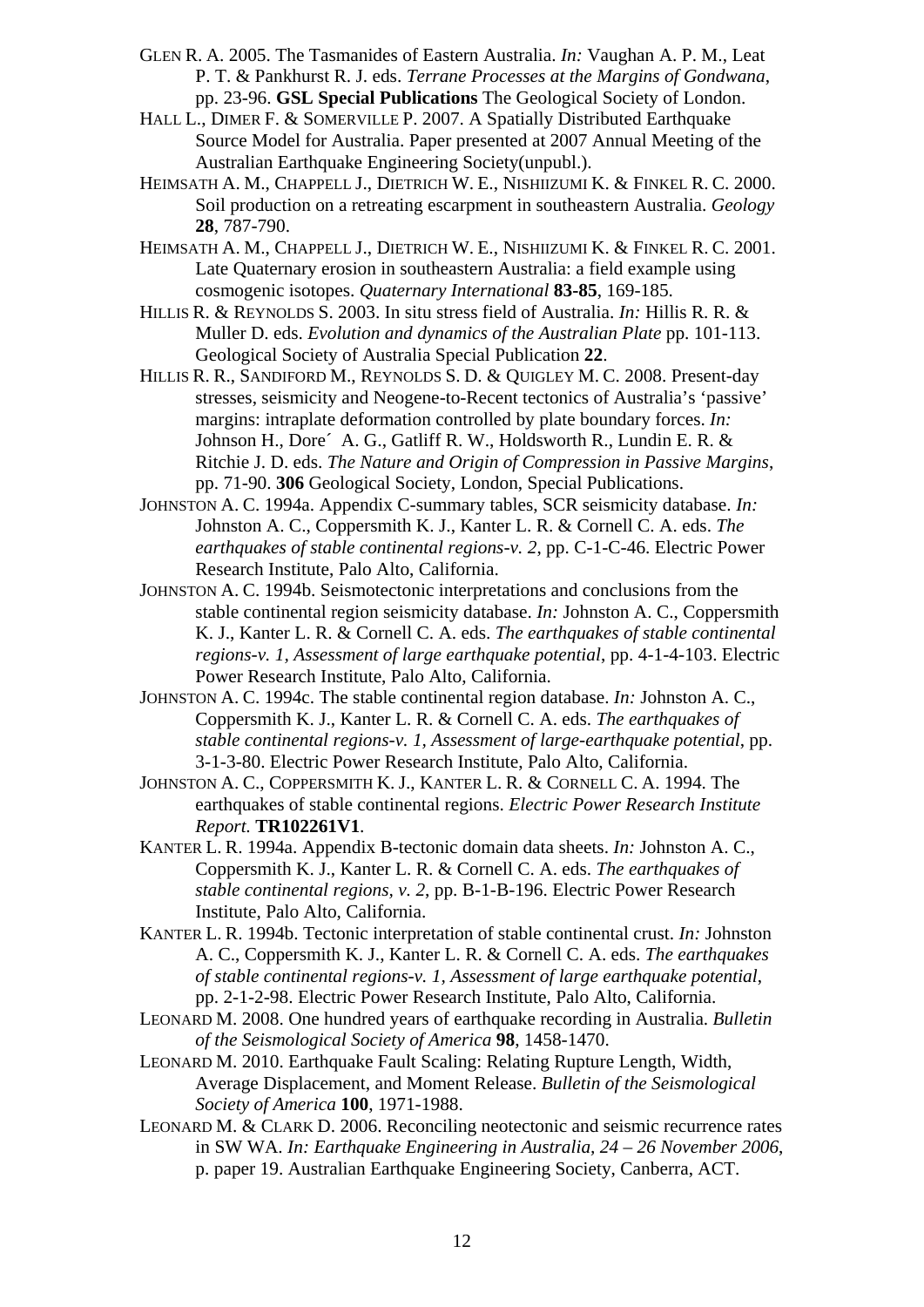- LEONARD M. & CLARK D. 2010. A 100 ka record of fault scarps: What can they tell us about contemporary earthquakes? *Nature Geoscience* **in review**.
- MCCUE K. 1999. Seismic hazard mapping in Australia, the Southwest Pacific and Southeast Asia. *Annali di Geofisica.* **42**, 1191-1198.

MUELLER C. S. 2010. The Influence of Maximum Magnitude on Seismic-Hazard Estimates in the Central and Eastern United States. *Bulletin of the Seismological Society of America* **100**, 699-711.

PREISS W. V. 1987. The Adelaide Geosyncline - late Proterozoic stratigraphy, sedimentation, palaeontology and tectonics. *Geological Survey of South Australia Bulletin* **53**.

QUIGLEY M., CLARK D. & SANDIFORD M. 2010. Late Cenozoic tectonic geomorphology of Australia. *Geological Society of London Special Publication* **Honourary Volume: Chappell and Williams**, in press.

QUIGLEY M., SANDIFORD M., ALIMANOVIC A. & FIFIELD L. K. 2007a. Landscape responses to intraplate tectonism: quantitative constraints from 10Be abundances. *Earth and Planetary Science Letters* **261**, 120-133.

QUIGLEY M., SANDIFORD M., FIFIELD K. & ALIMANOVIC A. 2007b. Bedrock erosion and relief production in the northern Flinders Ranges, Australia. *Earth Surface Processes and Landforms* **32**, 929-944.

QUIGLEY M. C., CUPPER M. L. & SANDIFORD M. 2006. Quaternary faults of southern Australia: palaeoseismicity, slip rates and origin. *Australian Journal of Earth Sciences* **53**, 285-301.

- SANDIFORD M. 2003a. Geomorphic constraints on the late Neogene tectonics of the Otway Ranges. *Australian Journal of Earth Sciences* **50**, 69-80.
- SANDIFORD M. 2003b. Neotectonics of southeastern Australia: linking the Quaternary faulting record with seismicity and in situ stress. *eds Hillis R.R. & Muller D, Evolution and dynamics of the Australian Plate, Geological Society of Australia Special Publication.* **22**, 101-113.
- SANDIFORD M., WALLACE M. & COBLENTZ D. 2004. Origin of the in situ stress field in southeastern Australia. *Basin Research* **16**, 325-338.
- SHULTE S. M. & MOONEY W. D. 2005. An updated global earthquake catalogue for stable continental regions: reassessing the correlation with ancient rifts. *Geophysical Journal International* **161**, 707-721.

SOMERVILLE P., GRAVES R. W., COLLINS N. F., SONG S. G. & NI S. 2009. Ground motion models for Australian earthquakes. *Report to Geoscience Australia* **29 June 2009**.

- SOMERVILLE P., QUIJADA P., THIO H. K., SANDIFORD M. & QUIGLEY M. 2008. Contribution of Identified Active Faults to Near Fault Seismic Hazard in the Flinders Ranges. *In: Australian Earthquake Engineering Society Meeting*, p. Paper 45. Australian Earthquake Engineering Society, Ballarat, Victoria.
- SOMERVILLE P. G. 2001. Earthquake source scaling and ground motion attenuation relations for the central and eastern United States *Final Report to the U.S. Geological Survey Contract No.* **99HQGR0098**.
- SOMERVILLE P. G., IRIKURA K., GRAVES R., SAWADA S., WALD D., ABRAHAMSON N., IWASAKI Y., KAGAWA T., SMITH N. & KOWADA A. 1999. Characterizing earthquake slip models for the prediction of strong ground motion. *Seismological Research Letters* **70**, 59-80.
- TOMKINS K. M., HUMPHREYS G. S., WILKINSON M. T., FINK D., HESSE P. P., DOERR S. H., SHAKESBY R. A., WALLBRINK P. J. & BLAKE W. H. 2007. Contemporary versus long-term denudation along a passive plate margin: the role of extreme events. *Earth Surface Processes and Landforms* **32**, 1013-1031.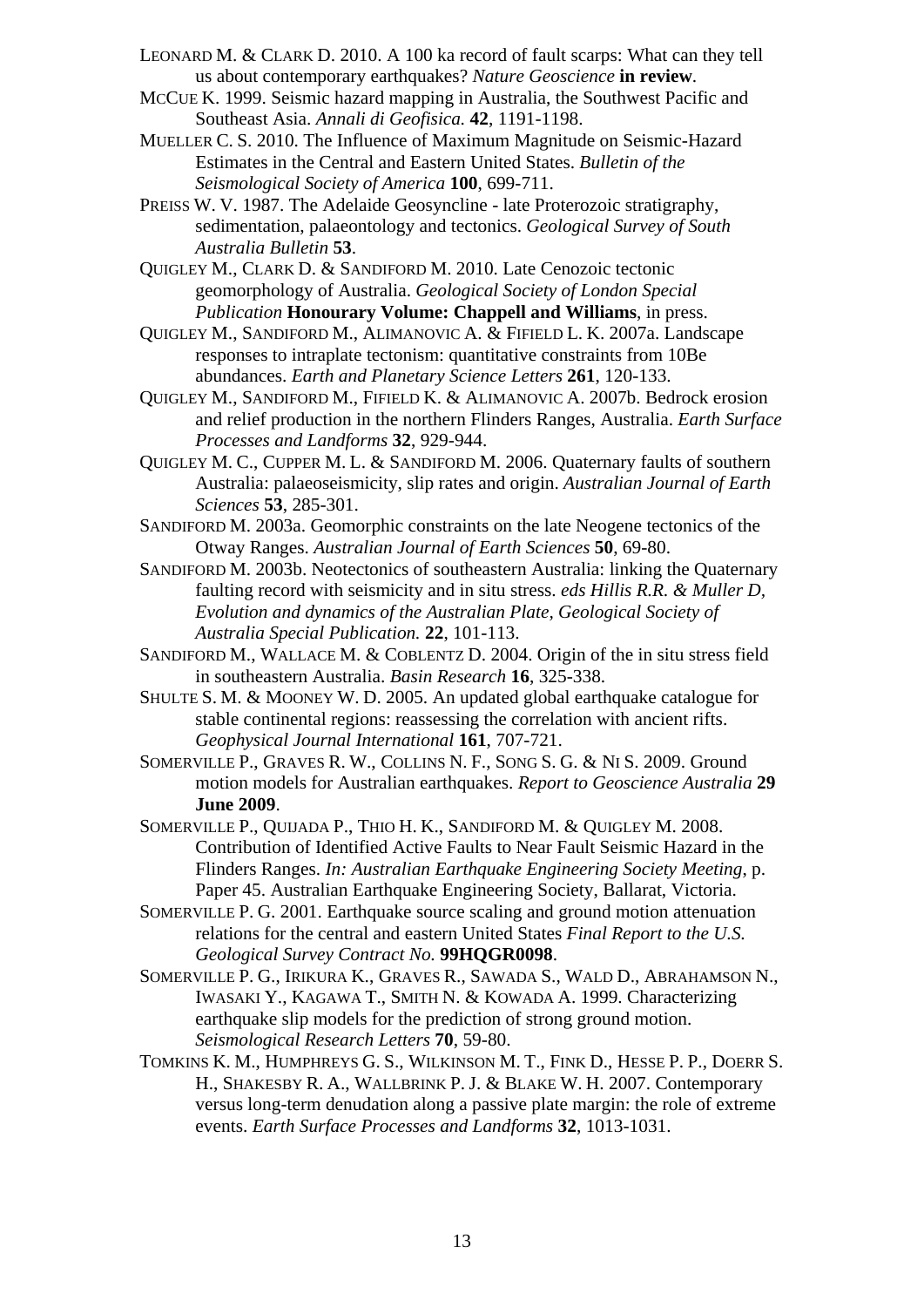- TORO G. R., ABRAHAMSON N. A. & SCHNEIDER J. F. 1997. Model of strong ground motions from earthquakes in central and eastern North America: best estimates and uncertainties. *Bulletin of the Seismological Society of America* **68**, 41-57.
- WEISSEL J. K. & SEIDL M. A. 1998. Inland propagation of erosional escarpments and river profile evolution across the southeast Australian passive continental margin. *In:* Tinkler K. J. & Wohl E. E. eds. *Geophysical Monograph*, pp. 189- 206. **107** American Geophysical Union.
- WHEELER R. L. 1995. Earthquakes and the cratonward limit of Iapetan faulting in eastern North America. *Geology* **23**, 105-108.
- WHEELER R. L. 1996. Earthquakes and the southeastern boundary of the intact Iapetan margin in Eastern North America. *Seismological Research Letters* **67**, 77-83.
- WHEELER R. L. 2009a. Methods of Mmax Estimation East of the Rocky Mountains. *U.S. Geological Survey Open-File Report 2009–1018*, 48p.
- WHEELER R. L. 2009b. Sizes of the largest possible earthquakes in the Central and Eastern United States-Summary of a workshop, September 8-9, 2008, Golden, Colorado. *U.S. Geological Survey Open-File Report* **2009-1263**, 308 p.
- WHEELER R. L. & FRANKEL A. 2000. Geology in the 1996 USGS Seismic-hazard Maps, Central and eastern United States. *Seismological Research Letters* **71**, 273-282.
- WILKINSON M. T., CHAPPELL J., HUMPHREYS G. S., FIFIELD K., SMITH B. & HESSE P. 2005. Soil production in heath and forest, Blue Mountains, Australia: influence of lithology and palaeoclimate. *Earth Surface Processes and Landforms* **30**, 923-934.